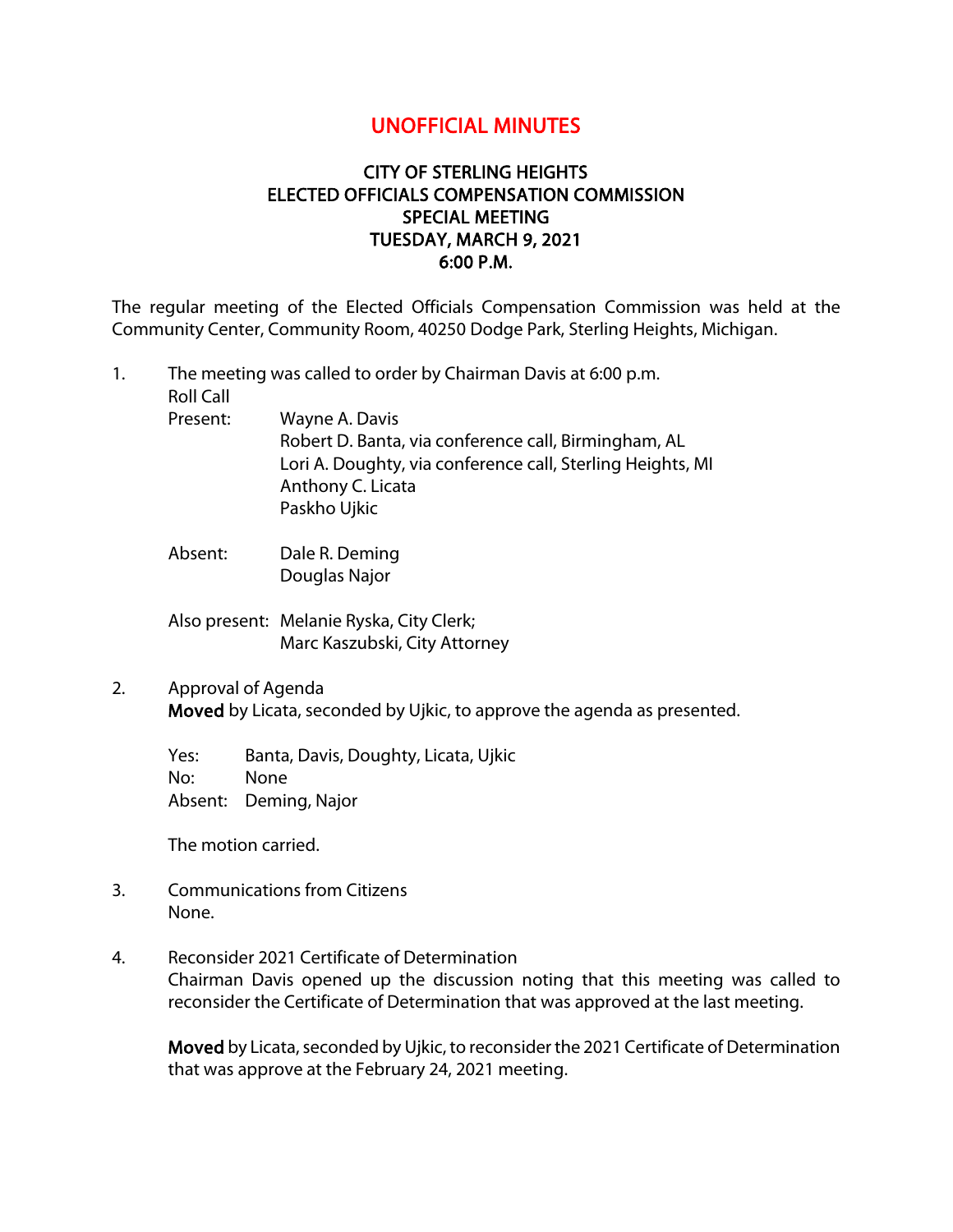Elected Officials Compensation Commission March 9, 2021 Page 2

> Yes: Banta, Davis, Doughty, Licata, Ujkic No: None Absent: Deming, Najor

The motion carried.

Chair Davis noted that after discussions with City Administration there was a belief that Council may not be in favor of the Commission's Determination approved on February 24, 2021, as he had indicated may be the case at that prior meeting. Commissioner Davis further noted the Commission knows, if Council rejects the Determination, then the salary rate for Elected Officials will remain unchanged until the Commission meets again in 2023. Chair Davis proposed a new salary structure, which includes a 2.5% cost of living increase for the sitting Mayor and Council and an equity increase, based on comparable communities, for the incoming four-year term Mayor and Council beginning December 1, 2021; Mayor \$42,500 and Council members \$31,500.

Mr. Banta asked the current salaries of Mayor and Council.

Chair Davis responded that the Mayor's current salary is \$23,816 and Council's current salary is \$19,283.

Mr. Ujkic stated he agrees with the 2.5% cost of living increase beginning July 1, 2021 and the increase for the four-year term members beginning December 1, 2021. He also proposed a 2.5% increase beginning July 1, 2022, noting that this proposal is reducing the Commissions original proposal and stated that he would support the motion on the floor.

Clerk Ryska clarified that there will need to be an official motion to rescind the original 2021 Certificate of Determination before another motion can be brought forth, therefore, the Commission is discussing the reconsideration of the Determination.

Mr. Banta expressed concern that not all members have been given an opportunity to voice their opinion before a new motion is proposed. All members should be asked for their input on a proposal before a new motion is made.

Mr. Kaszubski clarified that procedure the Commission may wish to follow. First is the motion to reconsider, which has been made and the motion was voted on. The Determination is back on the table. The next motion, should the Commission choose, would be to rescind the prior determination. Then, once rescinded, the Commission may make a motion to set a new Determination.

Moved by Banta, seconded by Licata, to rescind the 2021 Certificate of Determination that was approve at the February 24, 2021 meeting.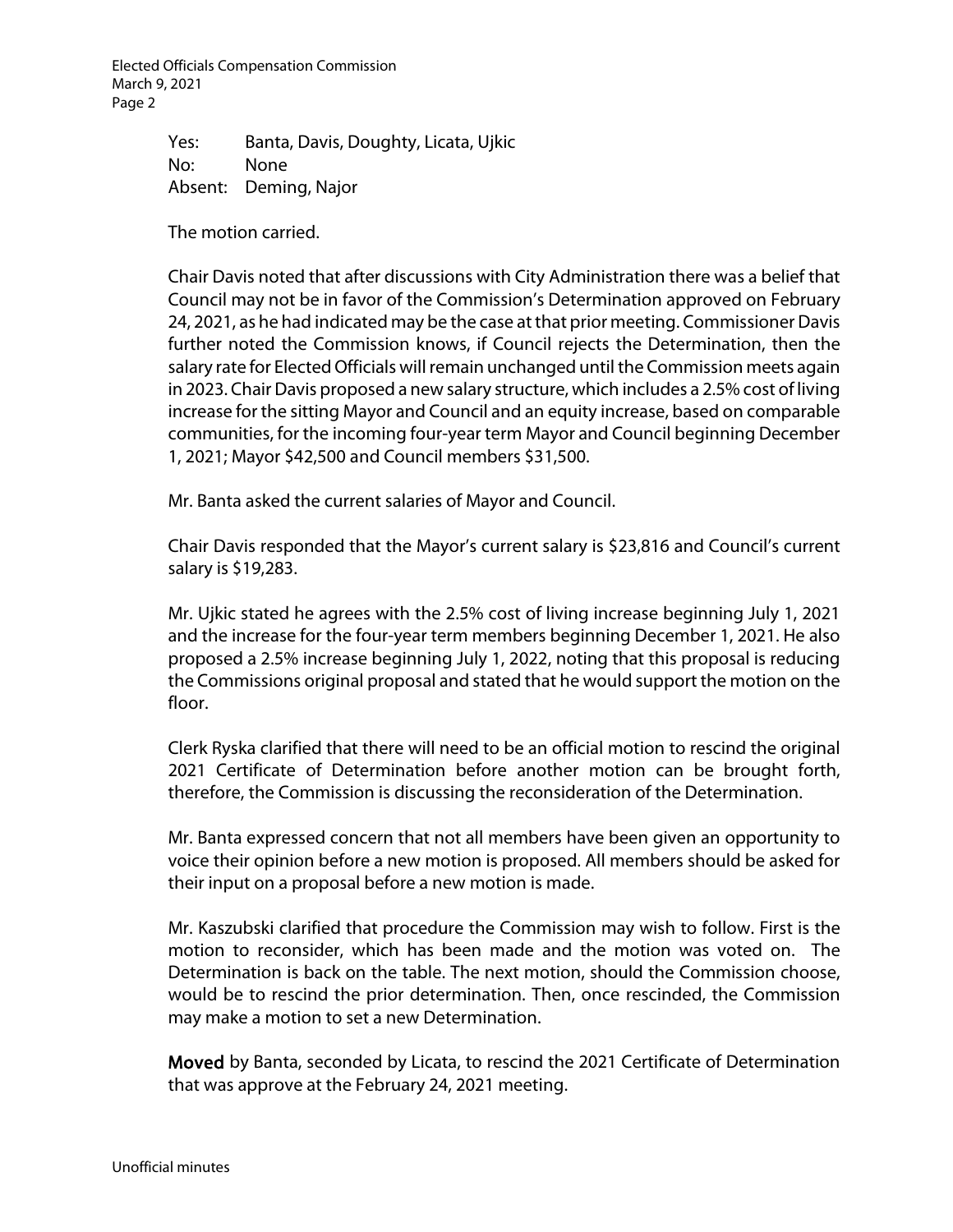Elected Officials Compensation Commission March 9, 2021 Page 3

> Yes: Banta, Davis, Doughty, Licata, Ujkic No: None Absent: Deming, Najor

The motion carried.

Chair Davis stated that now they can discuss the proposal he brought up earlier.

Mr. Licata agreed with the new structure of the proposal noting that he would be in like to see 2% through the election of the four-year term members followed with a raise beginning December 1, 2021.

Mr. Ujkic stated he believes the Commission is reconsidering the Determination because he believes the current Mayor and Council will turn down the proposal because they may not want to reward themselves. He reminded that the voters decided to increase the pay for next Mayor and Council by voting four year terms. The Commission is back in session and should apply the increase to the new four-year term members. While he believes the new proposal is fair, he does not want to lose track of the ultimate goal to bring the next mayor and council into an equitable salary. The voters wanted the city to operate under four-year terms, which is more efficient for them to conduct business. He believes the positions deserve to have the pay of comparable communities. He agrees with the 2% cost of living increase proposed by Mr. Licata through November 2021 and beginning December 1, 2021, Mayor \$42,500 and Council members \$31,500. However, he would also like a 2.5% increase beginning July 1, 2022.

Mr. Banta questioned how Mr. Ujkic came to the conclusion that the voters voted for an increase in salary. Nothing in the education material regarding the term proposal said anything about an increase in salary. The only thing the voters decided to make them four-year terms. The terms and salary do not relate to each other.

Mr. Ujkic noted that at the last meeting Mr. Banta made a recommendation of an even higher salary increase than what was approved.

Mr. Banta explained that his rationale for that proposal. He originally suggested a  $3 -$ 5% increase through 2023. When it was apparent that proposal would not be accepted and a much higher increase was being proposed, he made an even higher proposal knowing that the Mayor and Council would not accept it. He noted that he does not want to see a substantial blanket increase for Mayor and Council at a time when revenues are down and the City is \$100 million short in the pension fund. The City also has bond issues. While he believes the Mayor and Council may be deserving, it is not the time for them to receive such high increases. He wants them to have the foundation to be able to go to employees and show that they too only received a 2 or 3% as well. How can we justify giving them 75 – 80% increases. A fair increase in salary is somewhere between 3 – 5%.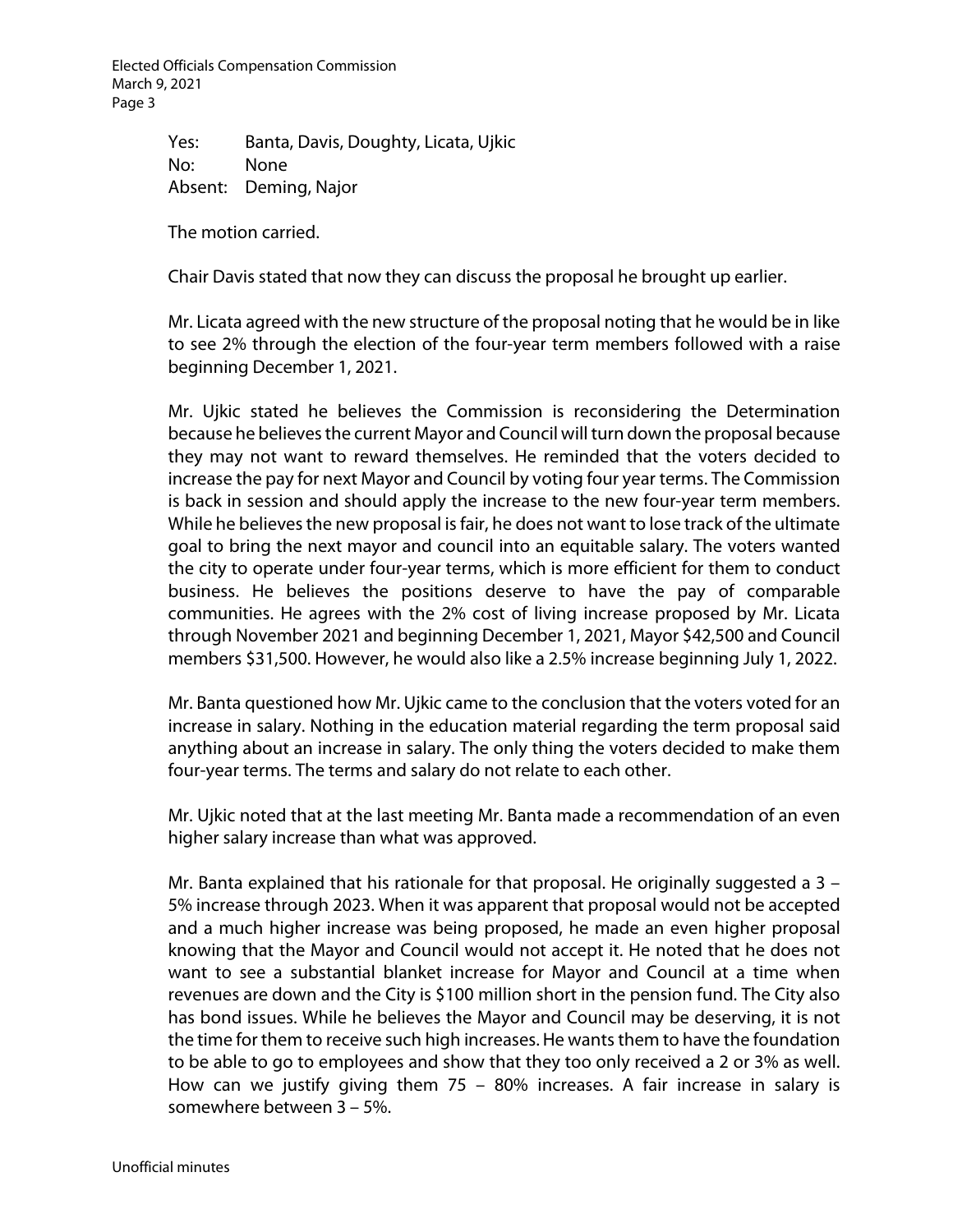Ms. Doughty stated that she understands Mr. Banta's position. However, a percentage raise for the Mayor and Council is based on base salary of \$20,000, not a \$100,000. She noted that she considered the obligations of the Mayor and Council and what comparable communities pay. She further noted that Sterling Heights is the fourth largest city in the State. She agrees with the 2% cost of living increase and the more substantial raise beginning December 1, 2021.

Discussion ensued regarding the dollar amount calculations of 2 or 2.5% increase effective July 1, 2021, larger increase beginning December 1, 2021, and another 2 or 2.5% increase effective July 1, 2022.

Chair Davis cautioned that if the July 1, 2022 increase is too high, the Council could reject the proposal.

Mr. Ujkic responded that the Commission is already proposing a reduction from the original Certificate of Determination and he does not believe that a 2.5% increase would have a negative effect.

Ms. Doughty questioned why the Commission only meets every two years.

Mr. Kaszubski answered that the Commission meets every two years in accordance with State Law, which was adopted by Council in 1971.

Moved by Ujkic, supported by Licata, to recommend an increase in the annual compensation of the Mayor by 2%, effective July 1, 2021; \$42,500 effective December 1, 2021; 2% increase effective July 1, 2022; and an increase to the annual compensation of the Council by 2%, effective July 1, 2021; \$31,500 effective December 1, 2021; 2% increase effective July 1, 2022.

Yes: Davis, Doughty, Licata, Ujkic No: Banta Absent: Deming, Najor

The motion carried.

Commission members present signed the following Certificate of Determination at the conclusion of the meeting.

## CITY OF STERLING HEIGHTS ELECTED OFFICIALS COMPENSATION COMMISSION CERTIFICATE OF DETERMINATION

Pursuant to City Code Section 2-146, and subject to City Charter Section 5.02, at its meeting on March 9, 2021 the Elected Officials Compensation Commission of the City of Sterling